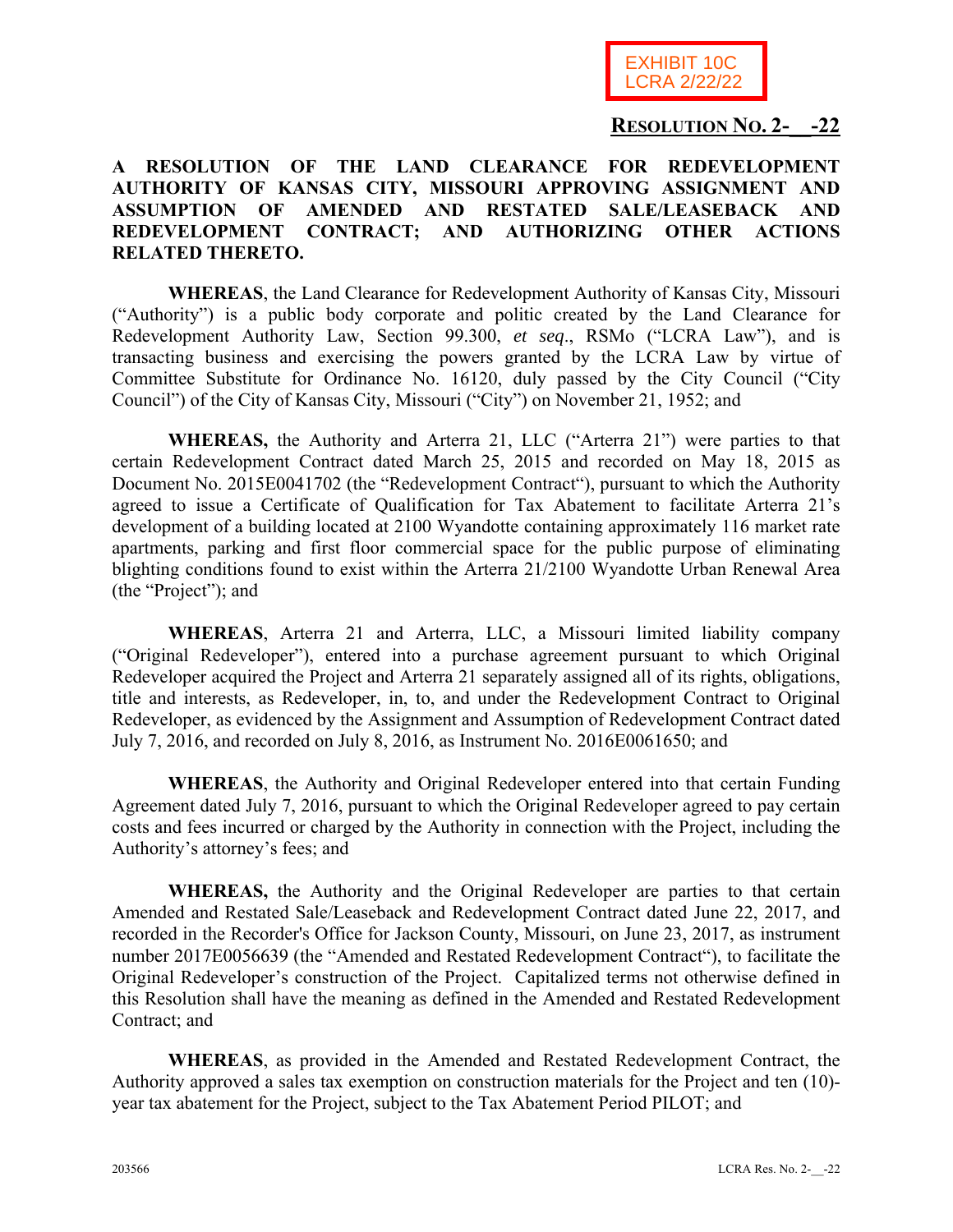**WHEREAS**, to implement the tax incentives as described in the Amended and Restated Redevelopment Contract, Original Redeveloper conveyed the Property to the Authority by the Special Warranty Deed recorded on June 23, 2017, as Instrument No. 2017E0056734, and the Authority leased the Property to Original Redeveloper pursuant to the Real Property Lease (the "Lease") dated June 22, 2017, as evidenced by the Memorandum of Real Property Lease (the "Memorandum of Lease") recorded on June 23, 2017, as Instrument No. 2017E0056735; and

**WHEREAS**, Original Redeveloper completed the Project and, as contemplated in the Amended and Restated Redevelopment Contract, the Authority and Original Redeveloper terminated the sale/leaseback transaction, as evidenced by the Special Warranty Deed recorded on September 23, 2019, as Instrument No. 2019E0076088, pursuant to the Authority conveyed title to the Property back to Original Redeveloper, and the Termination of Lease and Memorandum of Real Property lease recorded on September 23, 2019, as Instrument No. 2019E0076089, pursuant to which the Lease was terminated; and

**WHEREAS**, the Authority issued its Certificate of Qualification for Tax Abatement dated October 2, 2019 ("Tax Abatement Certificate") for the Project effective January 1, 2019 through December 31, 2028; and

**WHEREAS**, Original Redeveloper and SEMREF Crossroads, LLC, a Delaware limited liability company ("New Redeveloper"), have entered into a purchase agreement pursuant to which the Original Redeveloper intends to sell and the New Redeveloper intends to purchase the Project property at a closing ("Closing) scheduled for March 23, 2022, or such other date as the Original Redeveloper and the New Redeveloper may select ("Closing Date"); and

**WHEREAS**, contingent upon the occurrence of the Closing and effective as of the Closing Date, Original Redeveloper desires to assign all if its rights, title and interests in the Amended and Restated Redevelopment Contract to New Redeveloper and New Redeveloper desires to assume all of Original Redeveloper's rights, obligations, title and interests in the Amended and Restated Redevelopment Contract from Original Redeveloper and to assume and perform observe, discharge, and otherwise comply with each and every one of the agreements, duties, obligations, covenants and undertakings to be kept and performed under the Amended and Restated Redevelopment Contract; and

**WHEREAS**, contingent upon the occurrence of the Closing and effective as of the Closing Date, the Authority desires to approve the Assignment, Assumption and Amendment of Sale/Leaseback and Redevelopment Contract among the Authority, Original Developer and New Redeveloper authorizing the assignment and assumption of development rights and obligations under the Amended and Restated Redevelopment Contract in substantially the form attached hereto as Exhibit A, provided, however, that New Redeveloper must enter into a new Funding Agreement with the Authority on or before the Closing Date.

**NOW, THEREFORE, BE IT RESOLVED** by the Board of Commissioners of the Land Clearance for Redevelopment Authority of Kansas City, Missouri, as follows:

1. The Assignment, Assumption and Amendment of Sale/Leaseback and Redevelopment Contract is approved in substantially the form attached to and incorporated into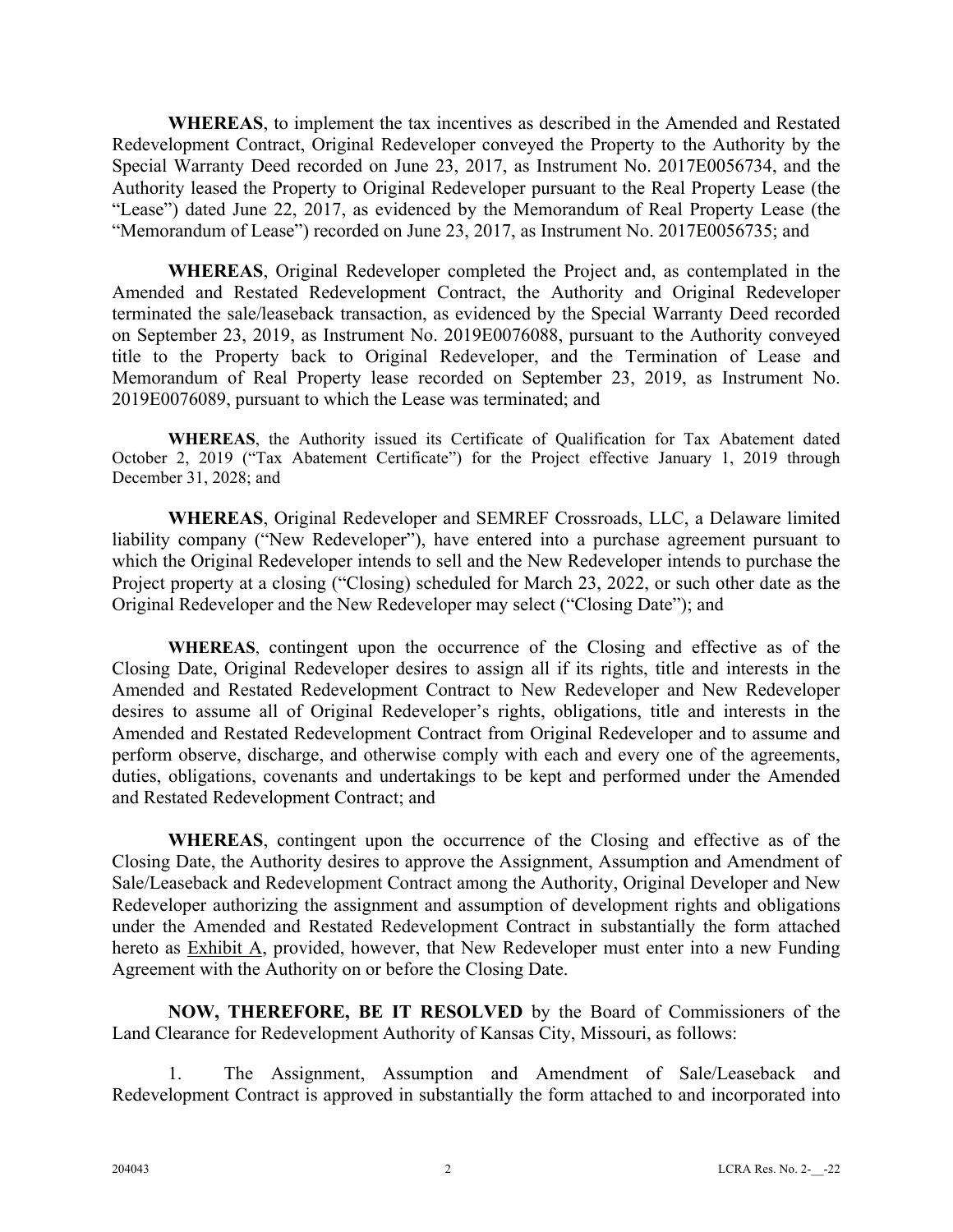this Resolution as Exhibit A, subject to such changes, additions or deletions that may be deemed necessary or desirable by the Chairman and Executive Director, upon consultation with legal counsel, with execution of the Assignment, Assumption and Amendment of Sale/Leaseback and Redevelopment Contract with any such changes being conclusive evidence of the approval of the terms and conditions thereof. Notwithstanding the foregoing, the New Redeveloper must execute a Funding Agreement with the Authority contemporaneously with the execution of the Assignment, Assumption and Amendment of Amended and Restated Sale/Leaseback and Redevelopment Contract to become effective as of the Closing Date.

2. Each of the Chairman, Vice Chairman and Executive Director is authorized and directed to execute and deliver the Assignment, Assumption and Amendment of Sale/Leaseback and Redevelopment Contract as provided by this Resolution.

3. Each of the Chairman, Vice Chairman, Executive Director, Secretary, and Assistant Secretary is further authorized and directed to execute and deliver for and on behalf of the Authority any and all additional certificates, agreements, affidavits, documents or papers and to perform all other acts as the Authority may deem necessary or appropriate in order to implement and carry out the matters authorized by this Resolution, with such execution being conclusive evidence of the approval of the terms and conditions thereof.

4. This Resolution shall take effect immediately; provided, however, the assignment contemplated by this Resolution is contingent upon the occurrence of the Closing. In the event the Closing does not occur on the Closing Date, this Resolution shall be null and void.

**ADOPTED** by the Land Clearance for Redevelopment Authority of Kansas City, Missouri this 22<sup>nd</sup> day of February, 2022.

> LAND CLEARANCE FOR REDEVELOPMENT AUTHORITY OF KANSAS CITY, MISSOURI

By:

Rob Gardner, Chairman

ATTEST:

 $\overline{a}$ 

Dan Moye, Secretary